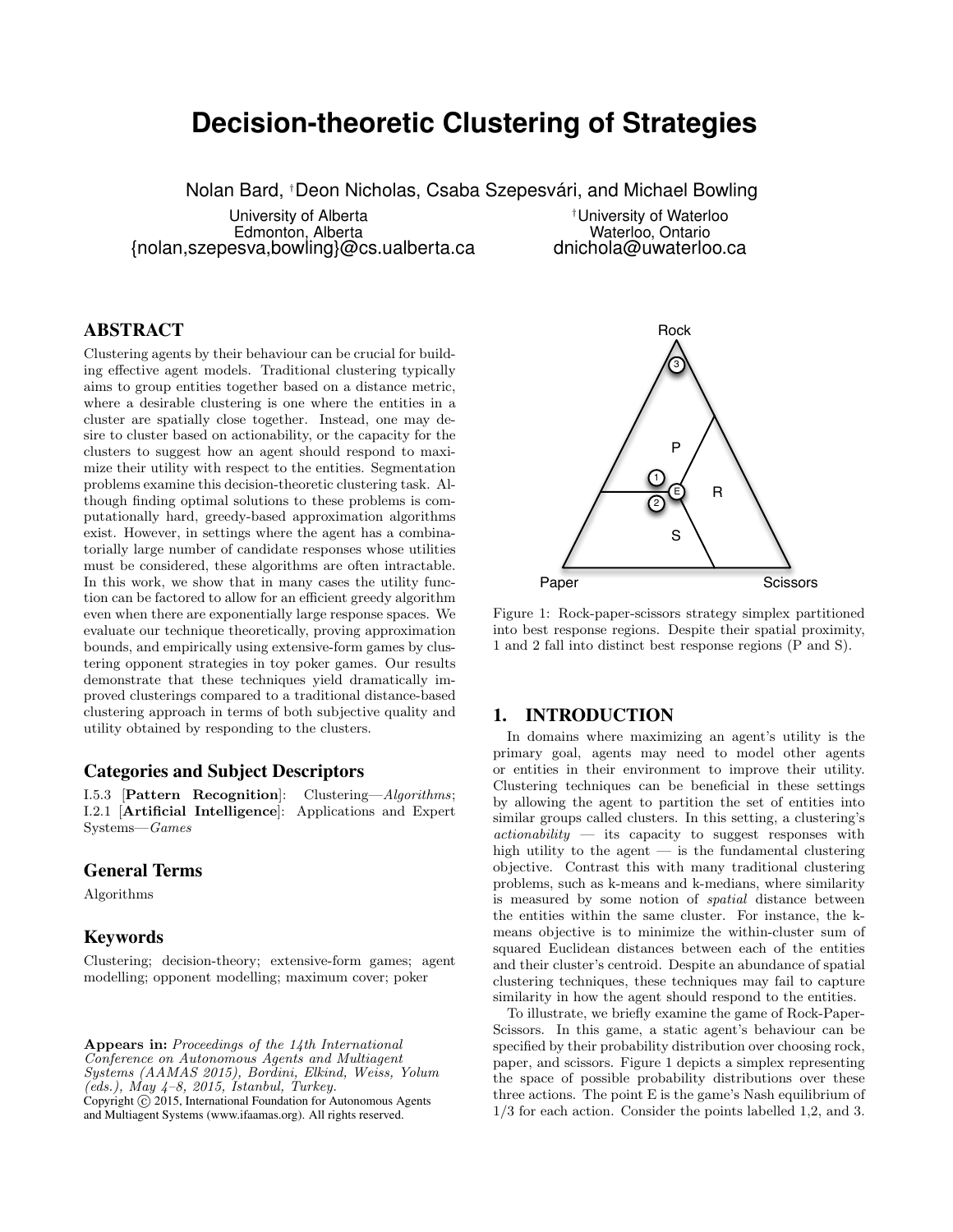Although 1 and 2 are spatially close, an agent's response for how to act with respect to them should be different as their strategies do not share the same best response. In contrast, 1 and 3 share the same best response (always play paper) despite being spatially distant.

Although this type of decision-theoretic clustering may appear to be a niche problem at first glance, it is actually related to a range of optimization problems. Kleinberg and colleagues [5] introduced and formalized this style of clustering problem in the data mining community as segmentation problems. Their work showed that optimal solutions to this type of clustering induce optimal solutions to a form of maximum coverage optimization, and vice versa. Lu and Boutilier [10] highlighted several parallels between their budgeted social choice model and segmentation problems. Carlin and Zilberstein [3] also use a similar type of utility-based clustering to group observations in Dec-POMDPs, reducing the size of agent policies. Their algorithm, though, was presented with no approximation bounds.<sup>1</sup>

Due to the computational complexity of segmentation problems (and many other similar maximum coverage based problems) one typically forgoes exact solutions for efficient approximate solutions to these problems. In particular, Nemhauser and colleagues' [11] greedy algorithm for maximizing monotone submodular functions is often used to attack a segmentation problem's maximum coverage formulation. This approach iteratively constructs a solution by evaluating the marginal gain of each feasible response, adding the greedy-best response. Unfortunately, as Kleinberg et al. [6] noted, such greedy algorithms may not be efficient as even a single step can be an NP-complete problem.

In this paper, we examine segmentation problems where the response space is either exponential or infinite and the standard greedy approximation is computationally infeasible. We show that despite this, in certain cases where the utility function can be factored, an efficient response oracle can be constructed. We then use such a response oracle to operate directly on the partitioning formulation of a segmentation problem by greedily merging clusters together in an agglomerative  $(i.e., "bottom up")$  clustering algorithm. Finally, we evaluate our technique both theoretically and empirically. Our theoretical results provide a guarantee on the worst-case performance of our greedy algorithm relative to the optimal clustering into  $k$  sets. This approximation bound is shown to be tight within a factor of 2. We empirically evaluate our technique using extensive-form games by clustering agent strategies in two toy games of poker: Kuhn poker and Leduc hold'em. Our results highlight the benefit of clustering strategies based on their actionability rather than their spatial similarity by contrasting our greedy method with a traditional k-means clustering approach.

# 2. BACKGROUND

We begin our exposition by introducing segmentation problems, followed by a brief description of our experimental domain of extensive-form games.

# 2.1 Segmentation Problems

Segmentation problems [5] examine the challenge of determining how an agent should respond to maximize utility given information about different entities<sup>2</sup>. For example, a commercial enterprise with information about their customers could act homogeneously across the customers, but the enterprise may be able to increase its utility by tailoring their response (e.g., marketing strategy, product line) to each customer's preferences. While such individual personalization is often impractical, a more limited form of personalization where the market of customers is segmented  $(i.e.,$ clustered) into k groups may still be beneficial.

One way to view segmentation problems is as clustering problems where the desired clustering depends on a utility function  $u(e, r)$  that specifies the utility of **response**  $r \in R$ with respect to an entity  $e \in E$  being clustered. Unlike traditional clustering approaches, this approach directly optimizes for the actionability of the clustering.

More formally, let  $E$  and  $R$  be sets  $(E$  finite), and  $u$ :  $E \times R \to \mathbb{R}$  be a **utility function**. For convenience, we let  $Part(E)$  denote the set of partitions of E:

$$
Part(E) = \left\{ P \in 2^{2^E} : \cup P = E; A, B \in P \Rightarrow A \cap B = \emptyset \right\}.
$$

For  $k \in \mathbb{N}$ , we shall also use  $Part_k(E)$  to denote the set of  $k$ -element partitions of  $E$ :

$$
Part_k(E) = \{ P \in Part(E) : |P| = k \}.
$$

We abuse notation slightly to define several recurring terms for utility over subsets and partitions of E. For  $P \in Part(E), C \subset E, r \in R$ , let

$$
u(C,r) = \sum_{e \in C} u(e,r),
$$
  
\n
$$
u(C) = \max_{r \in R} u(C,r),
$$
 and  
\n
$$
u(P) = \sum_{C \in P} u(C).
$$

In words,  $u(C, r)$  is the total utility of a "cluster" of entities  $C \subset E$  when the response is r,  $u(C)$  is the utility of C and  $u(P)$  is the utility of partition P.

The partitioning form of a segmentation problem considers the problem of finding a partition of  $E$  that gives the highest utility amongst all k-element partitions:

$$
P_k^* = \underset{P \in \text{Part}_k(E)}{\text{argmax}} u(P) = \underset{P \in \text{Part}_k(E)}{\text{argmax}} \sum_{C \in P} \underset{r \in R}{\text{max}} \sum_{e \in C} u(e, r).
$$
\n(1)

For clarity, note that this assumes clustering  $E$  is our ground truth objective: other potential entities are ignored. Finally, we let  $u_k^*$  denote the utility of an optimal k-element partition:  $u_k^* = \max_{P \in \text{Part}_k(E)} u(P)$ .

To provide more visual intuition of this problem, we can view the problem as an optimization on a matrix. Let  $U$  be an  $|E| \times |R|$  matrix where the  $(i, j)$ -th entry  $U_{i,j} = u(e_i, r_j)$ . Then, given  $k < |E|$ , the goal of the optimization is to find a partition  $P = \{C_1, \ldots, C_k\}$  of the rows of U that maximizes the sum of the utilities over the rows when all rows in the same cluster must share the same response column  $r_j$ . Figure 2 depicts an example of this matrix form.

 $1$ The theoretical results from this paper can also be applied to their problem, giving an algorithm with approximation guarantees for the single-agent case. Whether the same principles can give an algorithm with approximation bounds for the multi-agent case is open.

<sup>2</sup>Kleinberg and colleagues referred to the entities and responses as customers and decisions, respectively.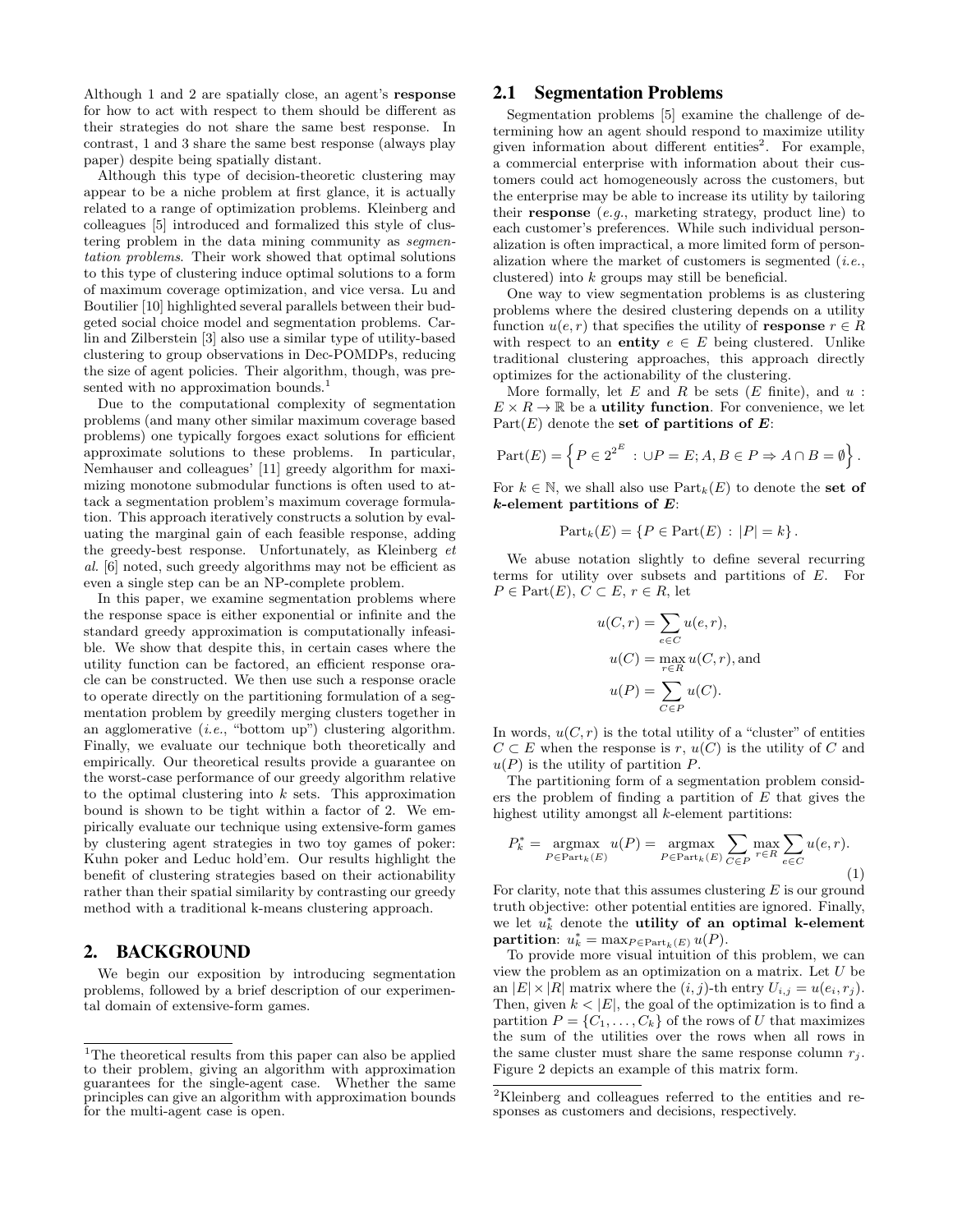

Figure 2: Matrix view of a segmentation problem with an objective value of 30.

Kleinberg and colleagues showed that this partitioning view of a segmentation problem is also equivalent to the following maximum coverage based optimization,

$$
\underset{\substack{R' \subseteq R \\ |R'| = k}}{\text{argmax}} \quad \sum_{e \in E} \max_{r \in R'} u(e, r). \tag{2}
$$

In our matrix view of this problem, one can think of Equation 2 as choosing the set of  $k$  columns of the matrix U that maximally cover the rows of the matrix.

The utility of optimal solutions to these two views of a segmentation problem not only have equal value,  $u_k^*$ , but one can construct a solution to Equation 2 given a solution to Equation 1, and vice versa. Though straightforward, we show these constructions and their computational cost in the following two lemmas.

Lemma 1. Partitions induce covers.

Given  $P \in \text{Part}_k(E)$  where  $v = u(P)$ , one can construct  $R' \subseteq R$  with  $|R'| \leq k$  such that  $\sum_{e \in E} \max_{r \in R'} u(e, r) \geq v$ in  $O(|E||R|)$  evaluations of u.

PROOF. We prove this by constructing  $R' \subseteq R$ . Begin with  $R' = \emptyset$ . Then for each  $C \in P$ , add  $r_C =$  $\operatorname{argmax}_{r \in R} u(C, r)$  to R'. This adds at most k unique elements to  $R'$ . Finally, observe that  $R'$  has a maximum coverage value of at least v.

$$
v = \sum_{C \in P} \max_{r \in R} \sum_{e \in C} u(e,r) = \sum_{C \in P} \max_{r \in R'} \sum_{e \in C} u(e,r)
$$
  

$$
\leq \sum_{C \in P} \sum_{e \in C} \max_{r \in R'} u(e,r) = \sum_{e \in E} \max_{r \in R'} u(e,r) \quad \Box
$$

Lemma 2. Covers induce partitions.

Given  $R' = \{r_1, \ldots, r_k\}, R'$ P  $\subseteq$  R such that  $v =$  $e \in E$  max $r \in R'$  u(e, r), one can construct  $P \in Part(E)$ where  $|P| \leq k$  and  $u(P) \geq v$  in  $O(k|E|)$  evaluations of u.

PROOF. We prove this by constructing such a partition as follows. Initialize  $P = \{C_1, \ldots, C_k\}$  where  $C_i = \emptyset$ . For each  $e \in E$ , add  $e$  to  $C_i$  where  $i = \operatorname{argmax}_{j \in \{1, ..., k\}} u(e, r_j)$ . Finally, remove  $C_i$  if it remained empty.  $P$  is clearly a partition of E of size at most k where  $u(P) \geq v$  since for each  $C_i \in P$ ,  $u(C_i) \geq u(C_i, r_i)$ .  $\Box$ 

The equivalence of these two problems means that techniques for solving the maximum coverage based problem in Equation 2 can also be used to solve the partitioning problem in Equation 1. Unfortunately, this type of weighted maximum coverage problem is known to be computationally hard. Cornuejols  $et \ al. \ [4]$  showed that when  $u$  is a nonnegative utility function, the weighted maximum coverage optimization in Equation 2 is NP-complete. Kleinberg et

al. also showed on several constrained response spaces that for  $u$  a general linear function, the segmentation problems are still NP-complete [5], or more specifically MAXSNPcomplete [6].

Due to these negative complexity results, approximate solutions to segmentation problems are typically sought in lieu of exact solutions. Nemhauser and colleagues [11] showed that when  $u$  is constrained to nonnegative values, the weighted maximum coverage problem is submodular and a  $(1 - 1/e)$ -approximation to the optimal solution can be computed using a greedy approximation algorithm. Their greedy algorithm iteratively constructs  $R' \subseteq R$  by adding  $r \in R \setminus R'$  that maximally increases the objective given the previously selected elements in  $R'$ . In many natural settings the response space  $R$  is either exponential or infinite and solving even a single step of such a greedy algorithm may be NP-complete. Kleinberg et al. [6] introduce several approximation algorithms for segmentation problems. In addition to some greedy approximations, which greedily add the response that maximizes the marginal gain like Nemhauser and colleagues' algorithm, they also introduce efficient approximation algorithms that avoid enumerating the response space by exploiting domain-specific assumptions about the utility function's structure.

In many domains, the utility function does not conform to the assumptions required by Kleinberg and colleagues' algorithms. In this work, we develop efficient approximation algorithms by assuming that the utility function's structure admits a specific type of efficient oracle. Before describing the details of our oracle, we introduce our experimental domain of extensive-form games: a broad class of problems that admit such oracles but do not satisfy the assumptions required by Kleinberg and colleagues' approaches.

#### 2.2 Extensive-form Games

The experimental results in this paper will examine clustering strategies in extensive-form games. Extensiveform games provide a general model to represent sequential interactions between agents in an environment. Extensiveform games can be viewed as a tree consisting of nodes corresponding to states of the game where some player acts, and edges representing each of the actions available to a player. Leaves of the tree represent the end of the game and assign utilities to each of the players. In games with a stochastic element, a special chance player acts according to a known distribution. In games of imperfect information, some actions are not fully observed by some of the players. These players are then unable to distinguish which of several game states they are in. A set of these indistinguishable states is called an information set. A strategy for a player specifies a distribution for each information set over the available actions. One potential use for clustering strategies is to help produce a portfolio of "expert" responses that could be used to implicitly model agents in these games [2].

# 3. EXPLOITING STRUCTURED UTILITY

In settings where the response space is too large to enumerate efficiently, algorithms that avoid enumerating the candidate responses are necessary. We examine problems where structure in the utility function  $u$  allows the best response for a given set of entities to be efficiently computed despite a prohibitively large response space. Next, we formalize this response oracle, provide examples of problems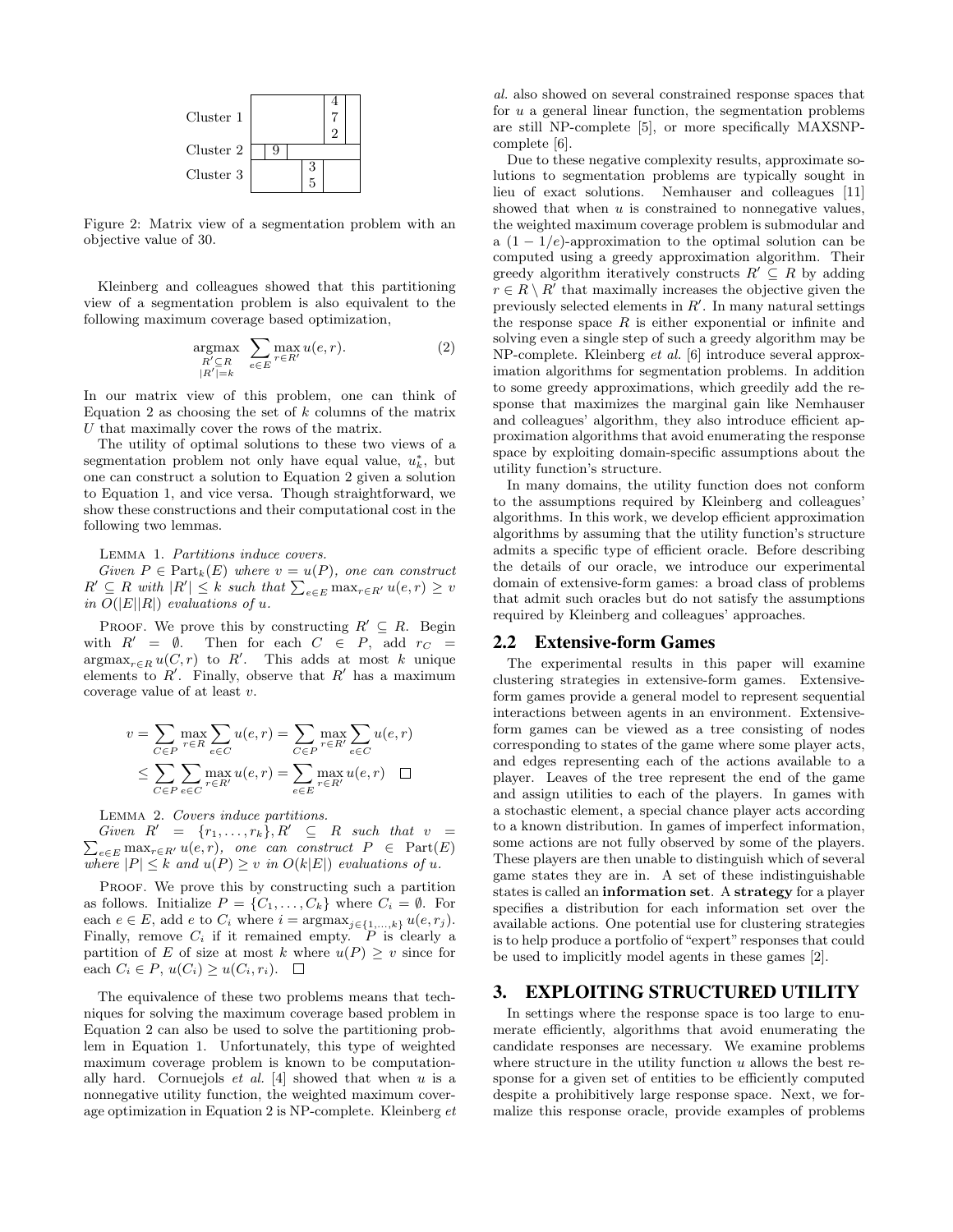where such an oracle exists, and show how one can incorporate a response oracle into an efficient greedy agglomerative clustering algorithm.

## 3.1 Response Oracles

In some settings the utility function  $u$  can be factored to enable the efficient computation of the response  $(i.e.,$  column of  $U$ ) that maximally covers a given set of entities. Formally, given  $C \subseteq E$  a **response oracle**  $f : 2^E \to R$  is defined as

$$
f(C) \equiv \operatorname*{argmax}_{r \in R} u(C, r).
$$

By definition, this means  $u(C, f(C))$ , the utility obtained by the response oracle on  $C$ , is  $u(C)$ .

We provide some domains where such a response oracle can be computed efficiently, taking time logarithmic in the size of the response space, and then present a greedy algorithm that capitalizes on this oracle.

#### Example: Extensive-form Games.

Let the entities  $E$  consist of observed opponent strategies and let the response space  $R$  be the possible strategies that our agent could employ. Even if our agent only considers pure strategies (where a player acts deterministically at each of the game's information sets) the size of the response space is exponential in the number of the game's information sets. The response oracle  $f(C)$  in this setting is a best response to the average of the sequence-form representations [7] of the strategies in  $C$ . Due to an extensive-form game's tree structure, this can be computed in time linear in the number of information sets.

#### Example: Budgeted Social Choice.

In the case of maximizing social welfare, Lu and Boutilier's [10] limited choice model of budgeted social choice is equivalent to the segmentation problem optimization in Equation 2 (with entities and responses instead called agents and alternatives, respectively). In their formulation, they assume that the responses can be enumerated and use Nemhauser and colleagues' greedy algorithm. Suppose the responses consist of products represented by feature vectors  $r = (r_1, \ldots, r_n) \in R_1 \times \ldots \times R_n$  and that the utility function can be factored into  $u(e,r) = \sum_{i=1}^{n} u_i(e,r_i)$ where  $u_i : E \times R_i \rightarrow \mathbb{R}$ . Then the response oracle  $f(C)$  can compute each  $r_i$  of the optimal response as  $\prod_{i=1}^n |R_i|$  possible responses in R, the response oracle can<br> $\prod_{i=1}^n |R_i|$  possible responses in R, the response oracle can  $\sum_{i=1}^{n} |R_i|$  possible responses in R, the response oracle can be computed efficiently in time  $O(|C| \sum_{i=1}^n |R_i|)$ .

## 3.2 A Greedy Heuristic

Since both exact solutions and algorithms similar to Nemhauser and colleagues' greedy algorithm are infeasible on segmentation problems with a large response space, we propose an alternative greedy approximation algorithm. Like others, our approach acts greedily based on the marginal change in utility, but it does so when considering how to merge clusters in an agglomerative hierarchical clustering algorithm [13]. Our algorithm is efficient, requiring a polynomial number of oracle queries, provided an efficient response oracle.

In an agglomerative clustering algorithm, one starts with a partition of singletons and builds a solution in a "bottom up" manner by iteratively coarsening the partition. Unlike Nemhauser and colleagues' greedy algorithm, which acted greedily according to the maximum marginal gain, we greedily merge clusters that incur the minimal marginal loss. This is because the objective value of Equation 1 is vacuously maximized by the initial partition of singletons (when the size of the partition is unconstrained). One can view this as a greedy heuristic for the following optimization.

$$
\min_{P \in \text{Part}_k(E)} \left[ \sum_{e \in E} \max_{r^* \in R} u(e, r^*) - u(P) \right] \tag{3}
$$

Conceptually, this objective function represents the utility lost by responding to the entities in clusters rather than individually. Note that a partition that optimizes our original objective in Equation 1 also optimizes Equation 3, and vice versa.

Our algorithm starts with the trivial partition  $P_0$  =  $\{\{e\} : e \in E\}$  where every entity is in its own set. On each iteration we coarsen the partition by greedily merging together the two sets in the current partition that incur the minimal marginal loss in the objective value of Equation 3. This is repeated until we have a partition that satisfies the cardinality constraint k.

More formally, let  $\text{Coarse}(P)$  be all the 1-step coarsenings of partition  $P = \{C_1, \ldots, C_k\}$ :

$$
Coarse(P) = \{ \text{Merge}(P, C_i, C_j) : 1 \leq i < j \leq k \},
$$

where

$$
Merge(P, C_i, C_j) = P \setminus \{C_i, C_j\} \cup \{C_i \cup C_j\}
$$

is the partition that results from P by merging  $C_i$  and  $C_j$ . Then, the greedy algorithm can be written as in Algorithm 1. Note that the combination of sets  $C_i, C_j \in P$  that produce the optimal coarsening are exactly those for which the marginal loss  $u(C_i) + u(C_j) - u(C_i \cup C_j)$  is minimal.

| Algorithm 1 Greedy response oracle clustering |  |  |  |
|-----------------------------------------------|--|--|--|
|                                               |  |  |  |

| <b>Require:</b> Set $E$ of entities, a response oracle $f$ , utility       |  |
|----------------------------------------------------------------------------|--|
| function $u, k$                                                            |  |
| Initialization: $G = P_0 = \{ \{e\} : e \in E \}$                          |  |
| while $ G  > k$ do                                                         |  |
| $G \leftarrow \operatorname{argmax}_{P \in \operatorname{Coarse}(G)} u(P)$ |  |
| end while                                                                  |  |
| return $G$                                                                 |  |

A naive implementation of this algorithm must compute the marginal loss for all combinations  $C_i, C_j \in P$  on each of the  $|E| - k$  iterations. This implementation would require  $O(|E|^3)$  calls to the oracle. By noticing some structure in the computation, we can use memoization to improve this. After computing the marginal loss for all combinations  $C_i, C_j \in P$  of candidate merges on the first iteration, the marginal losses for all candidates can be updated after each merge with at most  $O(|E|)$  calls to the response oracle. If  $C_i$  and  $C_j$  are merged, we need only compute the marginal losses for all pairs of clusters that involve the new cluster  $C_i \cup C_j$ . This memoization implementation only needs a total of  $O(|E|^2)$  calls to the oracle. Additionally, since we know that the marginal loss is always nonnegative, we can lazily update the marginal losses (only evaluating them while no zero loss candidate exists) to further reduce computation. Finally, each marginal loss computation is independent from the others and therefore amenable to parallelization.

Unlike clustering algorithms where the desired number of clusters  $k$  needs to be specified in advance  $(e.g., Lloyd's$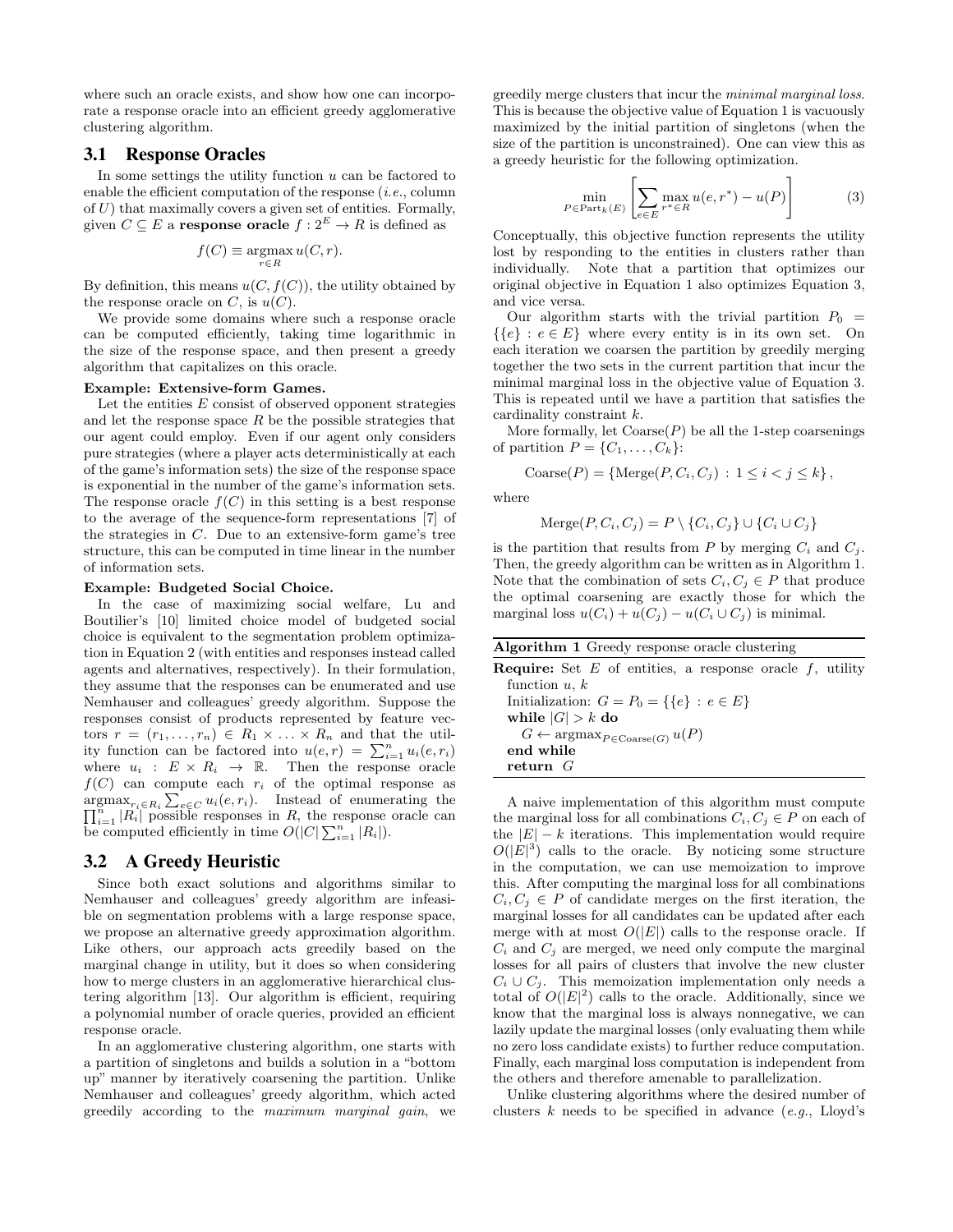algorithm for k-means), our greedy algorithm's iterative and deterministic nature means that it could be run a single time for  $|E|$  iterations, reporting the partitions and objective value on each iteration. This enables users to directly evaluate the trade-off between the objective and the number of clusters.

In the remainder of the paper, we evaluate our greedy algorithm both theoretically, proving approximation bounds on the solution quality, and empirically by clustering agent strategies in toy poker games. We begin with our theoretical analysis.

# 4. THEORETICAL RESULTS

Our theoretical analysis examines the worst-case behaviour of our greedy clustering algorithm. Theorem 1 establishes a lower bound on the utility of a clustering produced by our greedy algorithm, relative to the optimal clustering into  $k$  sets. Theorem 2 then shows that this lower bound is tight (within a factor of 2) and cannot be improved substantially.

In this section we fix  $E$  and we denote its cardinality by  $m$ . Using the subsequent three lemmas, we prove the following result:

THEOREM 1. Let u be a nonnegative valued utility function,  $1 \leq k \leq m$ . Then  $u(G_k) \geq \max\left(\frac{1}{k}, \frac{k}{m}\right) u_k^* \geq \frac{1}{\sqrt{m}} u_k^*$ , where  $G_k$  is a k-element partition of E returned by the greedy algorithm.

Note that the second inequality follows trivially from  $\max\left(\frac{1}{k},\frac{k}{m}\right) \geq \min_{s>0} \max\left(\frac{1}{s},\frac{s}{m}\right) = \frac{1}{\sqrt{m}}.$  Hence, it remains to prove the first inequality. We prove this by showing that  $u(G_k) \geq \frac{k}{m} u_k^*$  in Lemma 4, and that  $u(G) \geq \frac{1}{k} u_k^*$  in Lemma 5. We begin by proving a lower bound on the utility for a single coarsening step of the greedy algorithm.

LEMMA 3. Let  $u$  be a nonnegative valued utility function,  $G \in Part(E), C = \operatorname{argmin}_{C \in G} u(C)$ . Then, for any  $C' \in G$ ,  $C' \neq C$ ,

$$
\max_{P \in \text{Coarse}(G)} u(P) \ge u(\text{Merge}(G, C, C')) \ge \left(1 - \frac{1}{|G|}\right) u(G).
$$

PROOF. The first inequality holds by the definition of Coarse. Hence, it remains to prove the second. For this, let  $k = |G|$ . By the choice of C and the definition of  $u(G)$ ,  $u(G) \geq ku(C)$ , or  $u(C) \leq u(G)/k$ . Pick any  $C' \in G, C' \neq C$ and set  $G' = \text{Merge}(G, C, C')$ . Let  $r' = \text{argmax}_{r \in R} u(C', r)$ . Then,

$$
u(G') = \sum_{A \in G'} u(A) = \sum_{A \in G} u(A) + u(C \cup C') - (u(C) + u(C'))
$$
  
\n
$$
\geq u(G) + u(C \cup C', r') - (u(C) + u(C'))
$$
  
\n
$$
= u(G) + u(C, r') + u(C', \tau') - u(C) - u(C')
$$
  
\n
$$
\geq u(G) - u(C) \qquad \text{(since } u \text{ is nonnegative)}
$$
  
\n
$$
\geq \left(1 - \frac{1}{k}\right)u(G).
$$
  
\n
$$
\Box
$$

LEMMA 4. Assume that u is nonnegative valued. Fix  $1 \leq i \leq m$  and let  $G_i$  denote the *i*-element partition returned by the greedy algorithm. Then,  $u(G_i) \geq \frac{i}{m} u(G_m) \geq \frac{i}{m} u_i^*$ .

PROOF. By using Lemma 3  $(m - i)$ -times, we get

$$
u(G_i) \ge \left(\prod_{j=i}^{m-1} \frac{j}{j+1}\right) u(G_m),
$$

which proves the first half of the lemma. For the second part just combine this with  $u(G_m) = u_m^* \ge u_{m-1}^* \ge \cdots \ge u_i^*$ .

It remains to prove that the following lemma holds:

LEMMA 5. Assume that  $u$  is nonnegative valued. Let  $G \in \text{Part}_k(E)$ . Then,  $u(G) \geq \frac{1}{k}u_k^*$ .

PROOF. Let  $P_k^*$  =  $argmax_{P \in Part_k(E)} u(P)$ , and  $C$  =  $\arg \max_{C' \in P_k^*} u(C')$ . Then,  $u_k^* = u(P_k^*) \leq ku(C)$ , hence it suffices to show that  $u(G) \geq u(C)$ . Let  $r_C =$  $\operatorname{argmax}_{r \in R} u(C, r)$ . We have

$$
u(G) = \sum_{C' \in G} u(C')
$$
  
\n
$$
\geq \sum_{C' \in G} u(C', rc) = \sum_{e \in E} u(e, rc)
$$
  
\n
$$
\geq u(C, rc)
$$
 (since *u* is nonnegative)  
\n
$$
= u(C). \quad \Box
$$

The next result establishes that the bound in Theorem 1 cannot be substantially improved:

THEOREM 2. Let k be a positive integer. For each  $\varepsilon > 0$ , there exists a nonnegative utility function on a set of entities E of  $m = k^2$  elements and on a set R of  $k^2+k$  responses such that if  $G_k$  is the k-element partition returned by the greedy algorithm when fed with k and u then  $u(G_k) - \varepsilon \leq \frac{2}{\sqrt{m}} u_k^*$ .

PROOF. We will construct a matrix of size  $k^2 \times (k^2 +$ k) holding the values of the utility function. Let  $E =$  $\{1,\ldots,k^2\},\ I$  denote the  $k\times k$  identity matrix,  $\varepsilon>0$  and define the  $k \times k$  matrix  $Q_{\varepsilon}$  by

$$
Q_{\varepsilon} = \begin{pmatrix} 2+\varepsilon & \varepsilon & \dots & \varepsilon \\ \varepsilon & 2+\varepsilon & \dots & \varepsilon \\ \vdots & \vdots & \ddots & \vdots \\ \varepsilon & \varepsilon & \dots & 2+\varepsilon \end{pmatrix}.
$$

Finally, as in Section 2.1, the  $k^2 \times (k^2 + k)$  matrix representing the utility function  $u$  is given by

$$
U = \begin{pmatrix} I & Q_{\varepsilon} & 0 & \dots & 0 \\ I & 0 & Q_{\varepsilon} & \dots & 0 \\ \vdots & \vdots & \vdots & \ddots & \vdots \\ I & 0 & 0 & \dots & Q_{\varepsilon} \end{pmatrix}.
$$

Let  $C_1 = \{1, \ldots, k\}, C_2 = \{k+1, \ldots, 2k\}, \ldots, C_k =$  ${k^2 - k + 1, ..., k^2}$ . Note that  ${C_1, ..., C_k} \in Part_k(E)$ . We claim that the greedy algorithm returns the  $k$ -element partition  $G_k = \{C_1, \ldots, C_k\}.$ 

To show this, let  $G_i$  denote the *i*-element partition computed by the greedy algorithm. We claim that for any  $C \in G_i$ ,  $C \subset C_p$  for some  $1 \leq p \leq k$  (i.e.,  $G_i$  is a refinement of  $G_k$ ). This clearly suffices to prove that  $G_k = \{C_1, \ldots, C_k\}.$  Since  $G_m = \{\{1\}, \ldots, \{k^2\}\}\)$ , the claim holds for  $i = m$ .

Let us assume that it holds up to  $k < i \leq m$ . Consider  $C, C' \in G_i$ . By the induction hypothesis,  $G_i$  is a refinement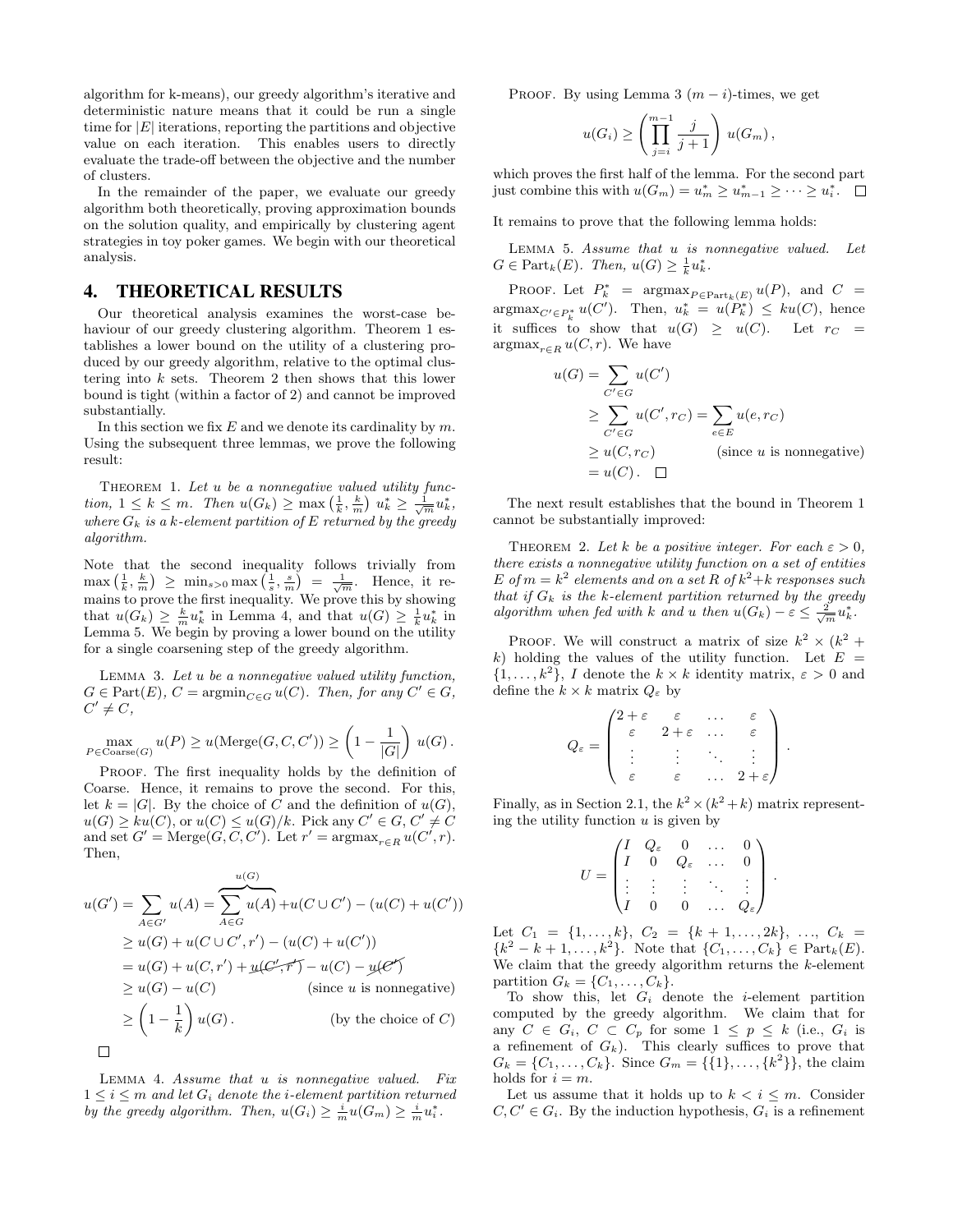of  $G_k$  and therefore  $C \subset C_p$  and  $C' \subset C_q$  for some  $1 \leq p, q \leq k$ . Then,  $u(C) = 2 + |C|\varepsilon$  and  $u(C') = 2 + |C'|\varepsilon$ . If  $C$  and  $C'$  were merged, the marginal loss due to merging is  $\ell(C, C') = u(C) + u(C') - u(C \cup C')$ . The greedy algorithm merges the two elements of  $G_i$  that minimize this loss. If  $p = q$  then  $u(C \cup C') = 2 + (|C| + |C'|)\varepsilon$  and  $\ell(C, C') = 2$ . If  $p \neq q$  then  $u(C \cup C') = 2 + \max(|C|, |C'|) \varepsilon$ and  $\ell(C, C') = 2 + (|C| + |C'| - \max(|C|, |C'|))\varepsilon$ . Since  $\varepsilon > 0$ , the loss due to merging two clusters within the same block is always smaller than that of when the two clusters belong to different blocks. Hence, the greedy algorithm will choose to merge clusters within the same block. This shows that the induction hypothesis also holds for  $i - 1$ , finishing the proof of the claim.

We also claim that as long as  $\varepsilon$  is small enough, the optimal k-element partition is  $\bar{P}_k^* = \{ \{1, k+1, 2k+1, ..., k^2 - \}$  $k+1\},\{2,k+2,2k+2,\ldots,k^2-k+2\},\ldots,\{2k,3k,\ldots,k^2\}\}.$ Let  $C_i^*$  be the *i*th cluster in  $P_k^*$ . Then, for any  $C \subset E$ , if  $n_i = |C \cap C_i^*|, 1 \le i \le k, n(C) = \max(n_1, \ldots, n_k),$  we have  $n(C) \leq k$  and  $u(C) = \max(n_1, ..., n_k, 2 + n_1 \varepsilon, ..., 2 + \varepsilon)$  $n_k \varepsilon$  = max $(n(C), 2 + n(C)\varepsilon) \leq$  max $(k, 2 + k\varepsilon) \leq k$ , as long as  $\varepsilon \leq 1 - \frac{2}{k}$ . Hence, for such an  $\varepsilon$ , for any kelement partition,  $P = \{A_1, \ldots, A_k\}, u(P) = \sum_{i=1}^k u(A_i) =$  $\sum_{i=1}^{k} \max(n(A_i), 2 + n(A_i)\varepsilon) \leq k^2 = u(P_k^*)$ , showing that  $\overline{P_k^*}$  is indeed an optimal partition.

Now,  $u(G_k) = k(2 + k\varepsilon) = 2k + k^2 \varepsilon$ , while  $u_k^* = u(P_k^*) =$  $k^2$ . Hence,  $\frac{2}{\sqrt{m}}u_k^* = \frac{2}{k}k^2 = 2k \ge u(G_k) - k^2\varepsilon$ , finishing the proof.

While these theoretical results provide guarantees about our greedy algorithm's worse-case performance, it can perform much better in practice. In the next section, we empirically evaluate our greedy algorithm's practical performance by clustering agent strategies in two toy poker games.

# 5. EMPIRICAL RESULTS

We demonstrate the performance of our greedy heuristic algorithm by clustering agent strategies for extensive-form games. In particular, our experiments examine poker: a popular family of games that can be modelled as extensiveform games. We begin our empirical analysis with a brief introduction of poker and the two small poker games used in our experiments: Kuhn poker and Leduc hold'em. We then describe how we cast this problem as a segmentation problem, the design of our empirical evaluation, and finally present our results.

## 5.1 Poker

Poker is a family of stochastic imperfect information games where each agent's goal is to maximize their winnings against some opponents. While there are numerous poker variants, their rules share similar structure. A game begins with chance dealing cards from a deck to each player, and typically one or more players are forced to place bets. All bets contribute to the pot which is paid to the winner. The game proceeds through a number of betting rounds consisting of actions by the players. Players can fold (conceding the pot), call (matching the maximum previous bet), or raise (increasing the maximum bet). A betting round ends if every player except the last player to bet has called the outstanding bet or folded. If only one player remains, they win the pot and the game ends. Between betting rounds, players' hands change in some way due to chance events. One common way this happens is that chance deals some number of "community" cards which are visible and usable by all players. At the end of the final betting round, if more than one player remains, a showdown occurs. In a showdown, all remaining players reveal their cards, evaluate their hands based on their cards and any community cards, and the player with the strongest hand is awarded the pot (or it is split in the event of a tie). In limit poker variants, bets are of a fixed size and the maximum number of bets within a betting round is limited.

# *5.1.1 Kuhn Poker*

Kuhn poker is a toy variant of poker that is small enough that a game theoretic analysis can be done by hand [8]. It is a two-player zero-sum poker game with a deck of three cards: jack, queen, and king. In Kuhn poker, both players must make an initial forced bet (ante) and are dealt a single private card. Betting occurs in a single betting round with betting limited to at most a single bet of a fixed size.

In Kuhn's analysis, he showed that strategies playing certain actions from certain information sets were dominated. For example, when holding the king (the strongest card) a player should never fold. If all such actions are eliminated, then strategies in the resulting undominated version of Kuhn poker can be parameterized with three parameters  $(\alpha, \beta, \gamma)$ for player one, and two parameters  $(\eta, \xi)$  for player two. Our experiments examine this undominated Kuhn poker game.

# *5.1.2 Leduc Hold'em*

Leduc hold'em [12] is another two-player zero-sum variant of poker which, though larger than Kuhn poker, is still small relative to common poker games played by humans. As in Kuhn poker, the game begins with both players forced to bet an ante and being dealt a single private card. The deck in Leduc hold'em consists of six cards with three ranks (jack, queen, and king) and two suits. Leduc has two betting rounds with betting limited to a maximum of two fixed-size bets per round. After the first betting round, chance deals a public community card. In a showdown, a pair of cards now beats any other hand.

# 5.2 Experimental Design

To evaluate our greedy decision-theoretic clustering algorithm, we contrast its performance with a k-means clustering algorithm in the domains of Kuhn and Leduc hold'em poker. We start by describing how clustering agents in an extensiveform game can be cast as a segmentation problem, and then detail our benchmark k-means algorithm before moving on to our empirical data.

In this setting, we seek a partition of a set  $E$  of static agent strategies that optimizes Equation 1. In our experiments, we generate the agents in  $E$  by sampling 200 strategies uniformly at random from the strategy space. Though not constructed explicitly, the utility matrix  $U$  can be viewed as having a column for each possible strategy and entries  $u(e, r)$ corresponding to the expected utility of playing strategy r against static agent e. As mentioned previously, the response oracle  $f(C)$  for a set of strategies C is the best response to the average of the sequence-form representations of the strategies in C.

Each of our experiments contrasts our greedy algorithm with the standard k-means clustering algorithm, *i.e.* Lloyd's algorithm [9], using the sequence-form representation [7]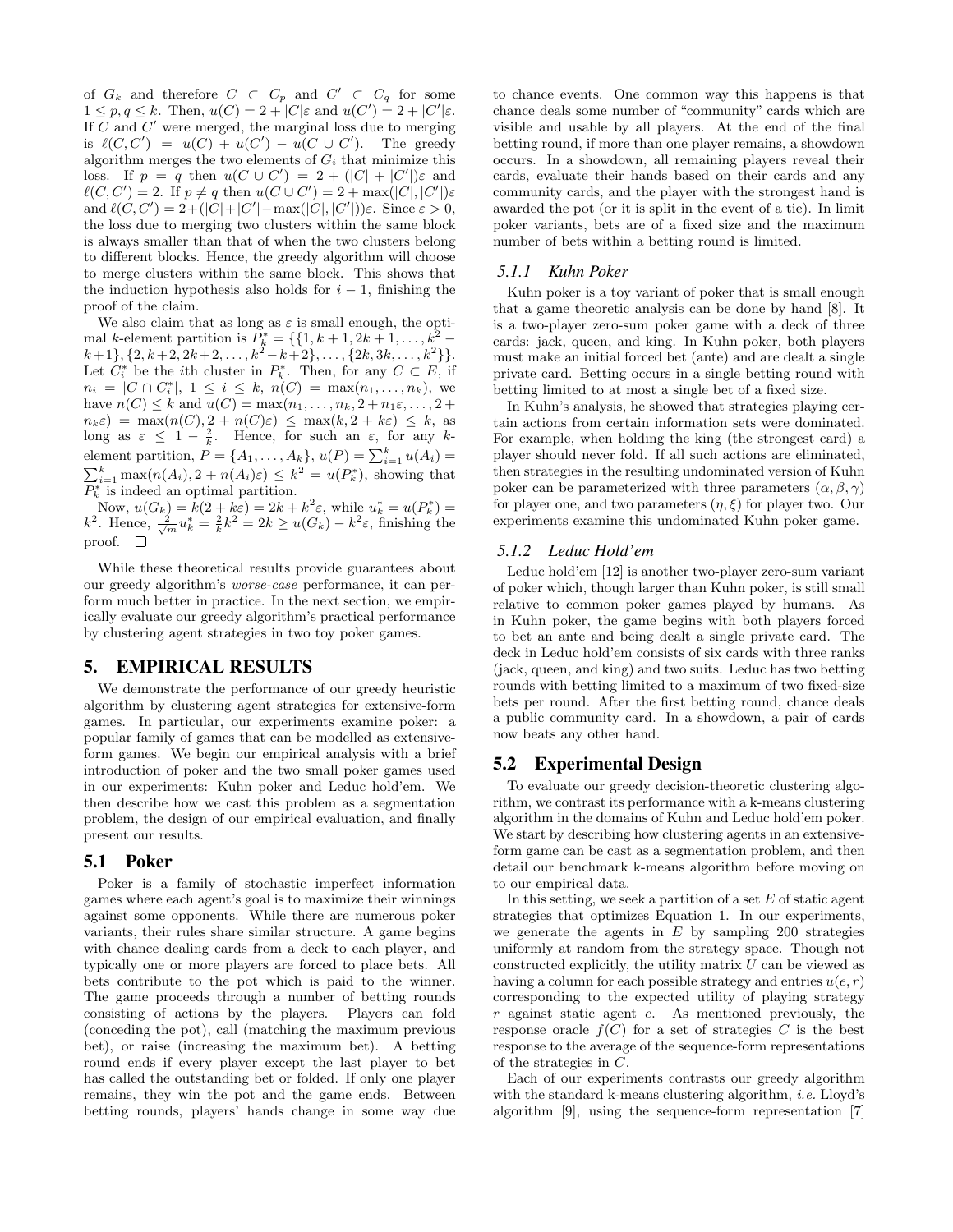

Figure 3: Clusters of player two Kuhn poker agents found using k-means clustering over the sequence-form representations and our greedy heuristic algorithm  $(k = 6)$ . Marker shape and colour indicate cluster membership.

of an agent's strategy as its feature vector. We initialize the cluster centroids using the k-means++ algorithm [1]. Note that while the locally optimal clustering found by Lloyd's algorithm may be arbitrarily bad in terms of the k-means objective, initializing with k-means++ provides an approximation guarantee on the solution quality. Despite this, the stochasticity of the k-means initialization impacts which local optimum is found. In our experiments, k-means is restarted 50 times and the clustering with the best kmeans objective  $(i.e., minimal within-cluster sum of squared)$ Euclidean distances) is reported.

#### 5.3 Results

We begin the analysis of our greedy clustering algorithm by examining both its qualitative and quantitative performance when clustering player two's strategies in undominated Kuhn poker.

#### *5.3.1 Kuhn Poker*

Figure 3 contrasts clusterings produced by k-means and our greedy algorithm to demonstrate the qualitative differences in these clustering approaches. These figures visualize each of the 200 agent strategies according to their two parameters,  $\eta$  and  $\xi$ . The marker shape and colour correspond to which cluster each strategy is assigned to. As with the rock-paper-scissors example, the boundary lines between each of the best response regions are plotted. This partitions the strategy space into six regions each with a distinct best response. The k-means and greedy algorithms were run with  $k = 6$  clusters as this is sufficient to optimally partition the strategies. Figure 3a illustrates how k-means tends to produce relatively spherical clusters of similar size. Unsurprisingly, k-means' optimization of spatial distances results in clusters that fail to respect these boundaries. In contrast, our greedy algorithm (Figure 3b) is able to exactly partition the agents according to the best response regions.

Next, we examine the quantitative performance of these algorithms in terms of the utility lost due to responding to agents in clusters rather than as individuals (as in Equation 3). Figure 4a shows the loss incurred by kmeans and our greedy algorithm as we vary the number of clusters for undominated Kuhn poker. In this domain we also compute the optimal clustering through enumerating all possible combinations of k of the six best responses and then inducing the corresponding partition as per Lemma 2. Results have been averaged over 50 trials each sampling a new set of 200 agents. The trend lines show the mean value for the loss and the surrounding shaded region indicates the 95% confidence interval (which is occasionally difficult to see as it is smaller than the line width). Values are in milli big blinds per game  $(i.e.,$  thousandths of the initial ante). While the greedy algorithm manages to achieve zero loss once allowed the six clusters required to guarantee the points can be properly partitioned, k-means is unable to reach zero loss even after being given twice as many clusters. This result also highlights how our greedy algorithm can obtain considerably more of the optimal clustering's utility than is guaranteed by our worst-case approximation bound.

## *5.3.2 Leduc Hold'em*

Though Kuhn poker provides a convenient domain for visualizing strategies and best response regions, clustering agents in such small domains can be done through direct analysis of the game or brute force enumeration of a player's pure strategies. Leduc hold'em better demonstrates the value of a response oracle as the game is sufficiently large that such enumeration is infeasible. Figure 4b shows similar quantitative performance results for the domain of Leduc hold'em where strategies for player one are being clustered. Note that the results in Figure 4 exploit the fact that the greedy algorithm's performance can be computed for each k with little additional computation (though Figure 4b omits) values over 64). It is clear in these results that our greedy clustering algorithm substantially outperforms k-means. In particular, the greedy algorithm achieves approximately the same performance with 7 clusters as k-means does with 64.

Finally, it is interesting to note the rate of improvement as we allow for more clusters. In particular, although the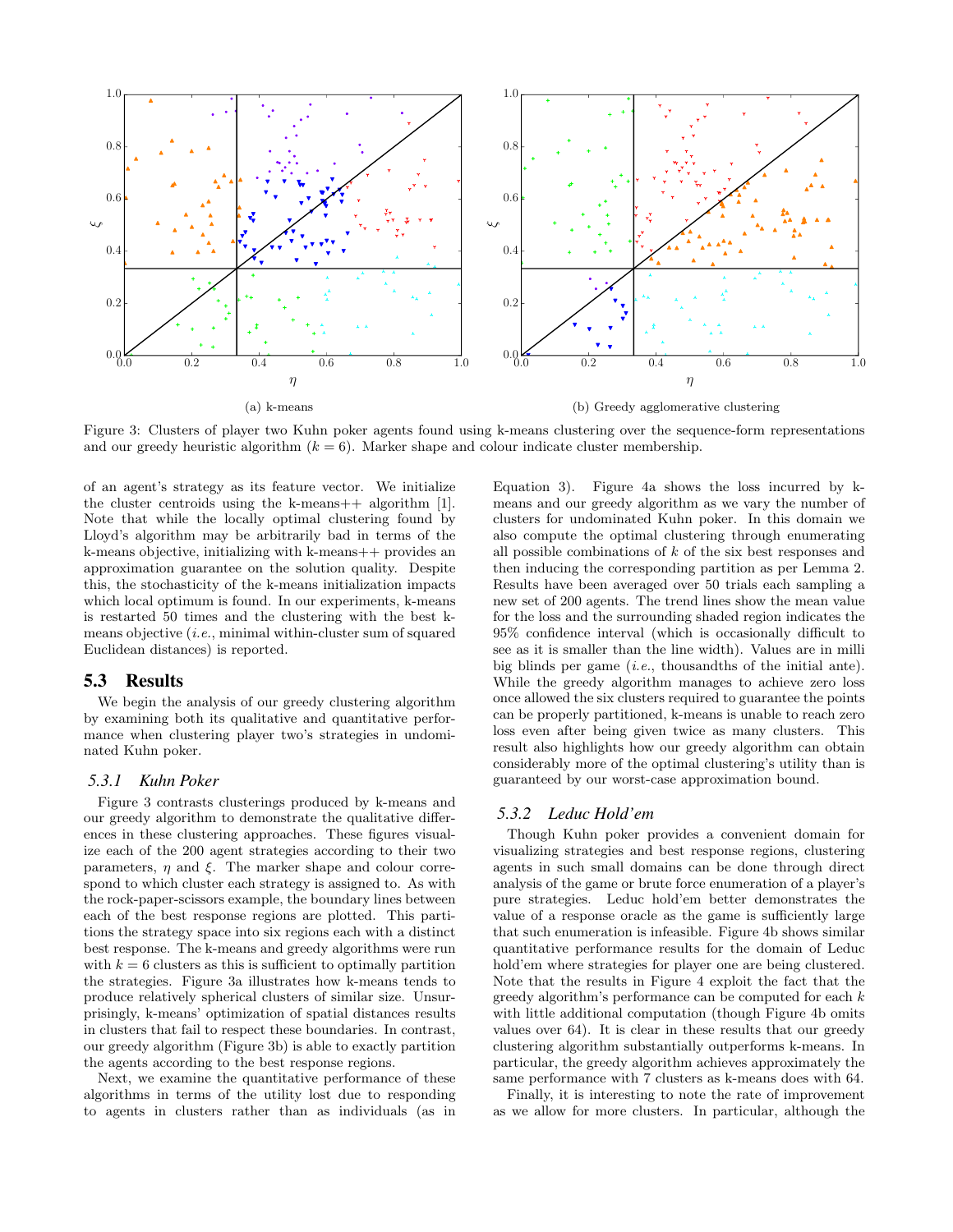

Figure 4: Performance of different clustering techniques in small poker domains

greedy algorithm initially improves rapidly as we increase the number of clusters, the rate of improvement quickly levels off and leaves a very long tail compared to Kuhn poker. This is likely due both to the increased complexity of the game and also the uniform random sampling of the strategy space. Unlike Kuhn poker where we would expect each best response region to contain multiple of the 200 sampled strategies, the more complex strategy space of Leduc hold'em likely means any given best response region is (at best) sparsely sampled. If the agents being clustered were covered by relatively few of a game's best response regions, then this long tail may not be present.

## 6. CONCLUSION

Agents seeking to maximize their utility may be able to improve their performance by exploiting models of other agents or entities in their environment. In these settings, clustering techniques can be beneficial for extracting similar groups of entities. Despite the ubiquity of spatial clustering techniques, spatial similarity may be insufficient for capturing similarity in how an agent should respond to these groups. Instead, practitioners with utilitarian clustering objectives may prefer to explicitly optimize the utility of an agent's responses to the clusters. Although work related to segmentation problems provide techniques to optimize for such actionable clusters, these techniques may be computationally infeasible for domains with large response spaces.

We introduced an efficient greedy algorithm for this type of decision-theoretic clustering that can exploit the structure of certain domains. We proved worst-case approximation bounds on the quality of solutions produced by our greedy algorithm. Finally, we showed how to apply this technique to extensive-form games, and empirically demonstrated the value of this approach by comparing it to k-means for clustering agent behaviours in two toy games of poker.

## Acknowledgements

The authors would like to thank all of the members of the Computer Poker Research Group at the University of Alberta for helpful conversations pertaining to this research. This research was supported by NSERC and Alberta Innovates Technology Futures. Computing resources were provided by Calcul Québec, Westgrid, and Compute Canada.

# **REFERENCES**

- [1] D. Arthur and S. Vassilvitskii. K-means++: The advantages of careful seeding. In Proceedings of the Eighteenth Annual ACM-SIAM Symposium on Discrete Algorithms, SODA '07, pages 1027–1035, 2007.
- [2] N. Bard, M. Johanson, N. Burch, and M. Bowling. Online implicit agent modelling. In Proceedings of the Twelfth International Conference on Autonomous Agents and Multiagent Systems, AAMAS '13, 2013.
- [3] A. Carlin and S. Zilberstein. Value-based observation compression for DEC-POMDPs. In Proceedings of the Seventh International Conference on Autonomous Agents and Multiagent Systems, AAMAS '08, pages 501–508, 2008.
- [4] G. Cornuejols, M. L. Fisher, and G. L. Nemhauser. Location of Bank Accounts to Optimize Float: An Analytic Study of Exact and Approximate Algorithms. Management science, 23(8):789–810, 1977.
- [5] J. M. Kleinberg, C. H. Papadimitriou, and P. Raghavan. A microeconomic view of data mining. Data Mining and Knowledge Discovery, 2(4):311–324, 1998.
- [6] J. M. Kleinberg, C. H. Papadimitriou, and P. Raghavan. Segmentation problems. Journal of the ACM, 51(2):263–280, 2004.
- [7] D. Koller, N. Megiddo, and B. von Stengel. Fast algorithms for finding randomized strategies in game trees. In Proceedings of the Twenty-Sixth Annual ACM Symposium on Theory of Computing, STOC '94, pages 750–759, 1994.
- [8] H. W. Kuhn. A simplified two-person poker. Contributions to the Theory of Games, 1:97–103, 1950.
- [9] S. P. Lloyd. Least squares quantization in PCM. IEEE Transactions on Information Theory, 28(2):129–137, 1982.
- [10] T. Lu and C. Boutilier. Budgeted social choice: From consensus to personalized decision making. In Proceedings of the Twenty-Second International Joint Conference on Artificial Intelligence, IJCAI '11, pages 280–286. AAAI Press, 2011.
- [11] G. Nemhauser, L. Wolsey, and M. Fisher. An analysis